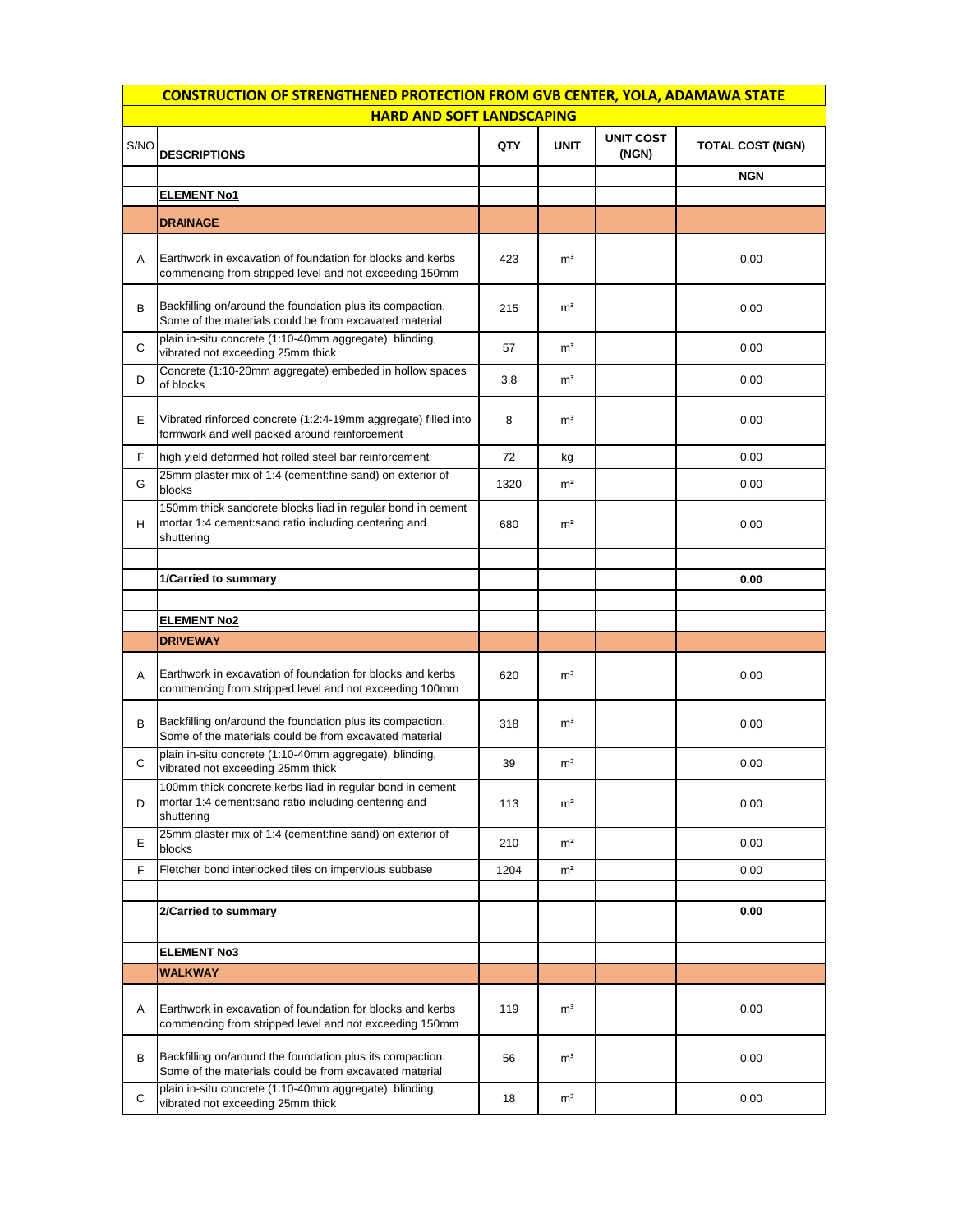| D  | 100mm thick concrete kerbs liad in regular bond in cement<br>mortar 1:4 cement: sand ratio including centering and<br>shuttering                     | 23   | m <sup>2</sup> | 0.00 |
|----|------------------------------------------------------------------------------------------------------------------------------------------------------|------|----------------|------|
| Е  | 25mm plaster mix of 1:4 (cement:fine sand) on exterior of<br>blocks                                                                                  | 25   | m <sup>2</sup> | 0.00 |
| F  | Fletcher bond interlocked tiles on impervious subbase                                                                                                | 211  | m <sup>2</sup> | 0.00 |
|    |                                                                                                                                                      |      |                |      |
|    | 3/Carried to collections                                                                                                                             |      |                | 0.00 |
|    |                                                                                                                                                      |      |                |      |
|    | <b>ELEMENT No4</b>                                                                                                                                   |      |                |      |
|    | <b>RECREATIONAL SPACES</b>                                                                                                                           |      |                |      |
| A  | Earthwork in excavation in any kind of soil foundation strip<br>level not exceeding 750mm depth                                                      | 26.1 | m <sup>3</sup> | 0.00 |
| В  | Backfilling on and around the foundation and compaction                                                                                              | 80.9 | m <sup>3</sup> | 0.00 |
| С  | Plain insitu concrete (1:10-40mm aggregate) blinding, vibrated<br>not exceeding 100mm thick                                                          | 7    | m <sup>3</sup> | 0.00 |
| D  | Termite treated plywood board. Painted in gloss paint to be<br>fastened to timber members                                                            | 90   | m <sup>2</sup> | 0.00 |
| E  | 50mm x 150mm treated timber                                                                                                                          | 561  | m              | 0.00 |
| F. | Supply and install 50mm diameter galvanized pipe                                                                                                     | 35   | m              | 0.00 |
| G  | 230mm thick sandcrete blocls laid in regular bond in cement<br>mortar 1:4 (1 cement: 4 coarse sand) including centering and<br>shuttering            | 28   | m <sup>2</sup> | 0.00 |
| н  | Chain link fence fitted to poles with binding wire                                                                                                   | 12   | rolls          | 0.00 |
|    |                                                                                                                                                      |      |                |      |
|    | 4/Carried to collections                                                                                                                             |      |                | 0.00 |
|    |                                                                                                                                                      |      |                |      |
|    | <b>ELEMENT No5</b>                                                                                                                                   |      |                |      |
|    |                                                                                                                                                      |      |                |      |
|    | <b>INCINERATOR</b>                                                                                                                                   |      |                |      |
| Α  | Earthwork in excavation in any kind of soil foundation strip<br>level not exceeding 750mm depth                                                      | 72   | m <sup>3</sup> | 0.00 |
| В  | Backfilling on/around the foundation plus its compaction.<br>Some of the materials could be from excavated material                                  | 8.2  | m <sup>3</sup> | 0.00 |
| С  | Plain insitu concrete (1:10-40mm aggregate), blinding,<br>vibrated not exceeding 100mm thick                                                         | 1.52 | m <sup>3</sup> | 0.00 |
| D  | <b>DPC</b>                                                                                                                                           | 0.03 | m <sup>3</sup> |      |
| Е  | Lintels, Beams, Slabs                                                                                                                                | 6.23 | m <sup>3</sup> | 0.00 |
| F  | Mild steel pipe chimney welded onto the chimney base                                                                                                 | 4.6  | m              | 0.00 |
| G  | Galvanized steel piping                                                                                                                              | 18   | Nr             | 0.00 |
| H  | Horizontal sides of DPC                                                                                                                              | 1.4  | m <sup>2</sup> | 0.00 |
| L  | Plain sawn formwork. To Horizontal sides of beams and<br>columns.                                                                                    | 13.5 | m <sup>2</sup> | 0.00 |
| J  | 110 mm thick fire clay bricks laid in regular bond in cement<br>mortar 1:4 (1 cement : 4 coarse sand) including centering and<br>shuttering complete | 16.2 | m <sup>2</sup> | 0.00 |
| Κ  | PAINT FINISH: Prepare and apply three Coats of glossy paint<br>on all metallic surfaces surfaces.                                                    | 6.95 | m <sup>2</sup> | 0.00 |
| L  | 3mm thick mild steel plate                                                                                                                           | 0.1  | m <sup>2</sup> | 0.00 |
| Μ  | 3mm thick mild steel channel as top frame                                                                                                            | 1.3  | m <sup>2</sup> | 0.00 |
| N  | CGI Sheeting and accessories                                                                                                                         | 24   | m <sup>2</sup> | 0.00 |
|    |                                                                                                                                                      |      |                |      |
|    | 5/Carried to collections                                                                                                                             |      |                | 0.00 |
|    |                                                                                                                                                      |      |                |      |
|    | <b>ELEMENT No6</b>                                                                                                                                   |      |                |      |